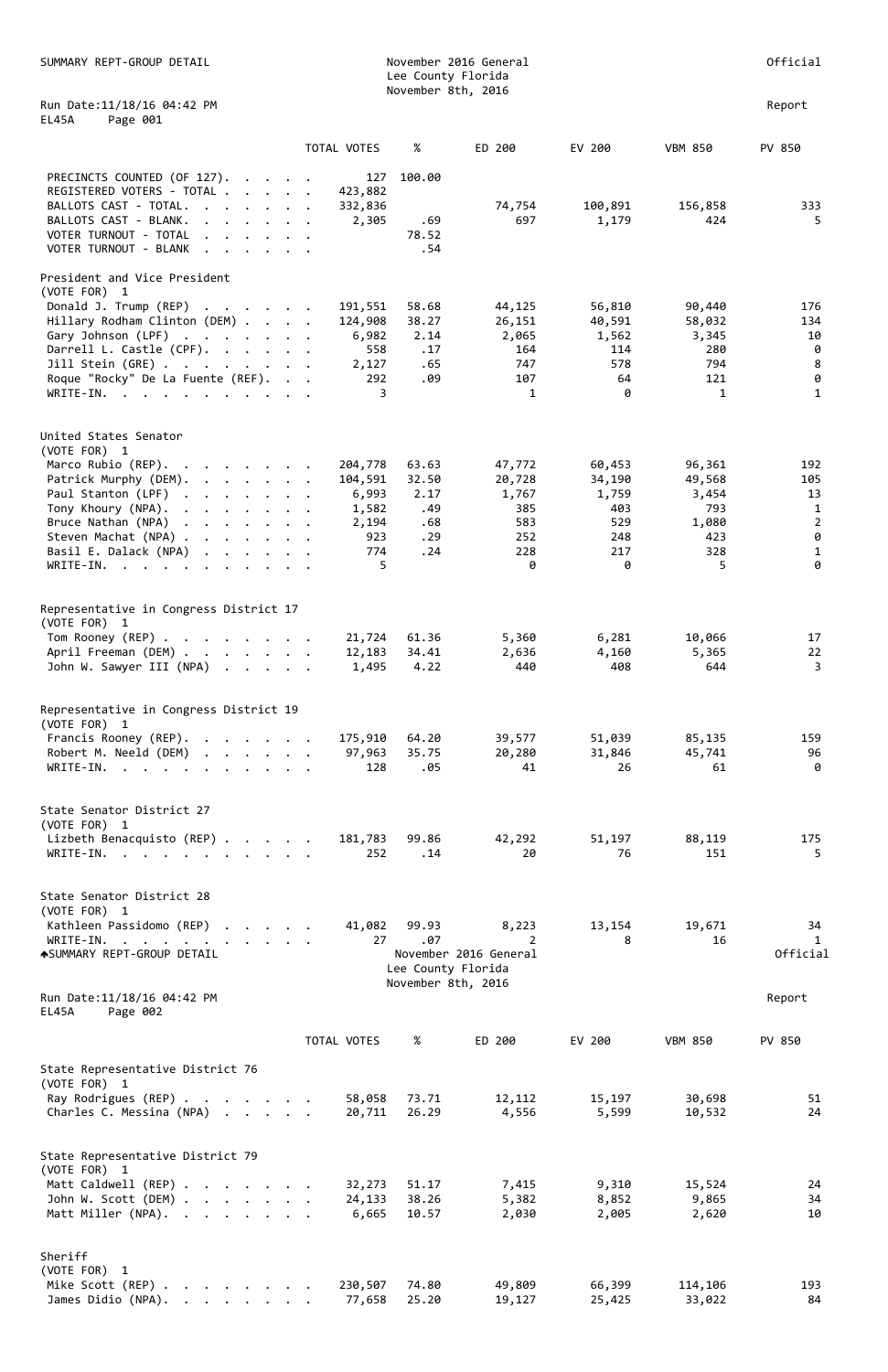| Board of County Commissioners District 3<br>(VOTE FOR) 1                                                                                                                                                                             |                   |                    |                       |                  |                  |                         |
|--------------------------------------------------------------------------------------------------------------------------------------------------------------------------------------------------------------------------------------|-------------------|--------------------|-----------------------|------------------|------------------|-------------------------|
| Larry Kiker (REP).                                                                                                                                                                                                                   | 223,767           | 99.88              | 51,220                | 64,083           | 108,252          | 212                     |
| WRITE-IN.                                                                                                                                                                                                                            | 275               | .12                | 30                    | 85               | 157              | $\overline{\mathbf{3}}$ |
|                                                                                                                                                                                                                                      |                   |                    |                       |                  |                  |                         |
|                                                                                                                                                                                                                                      |                   |                    |                       |                  |                  |                         |
| Board of County Commissioners District 5                                                                                                                                                                                             |                   |                    |                       |                  |                  |                         |
| (VOTE FOR) 1                                                                                                                                                                                                                         |                   |                    |                       |                  |                  | 150                     |
| Frank Mann (REP)<br>Diane Zigrossi (DEM).                                                                                                                                                                                            | 183,224<br>94,122 | 61.88<br>31.79     | 39,263<br>20,693      | 51,482<br>32,007 | 92,329<br>41,314 | 108                     |
| Sonny Haas (NPA)                                                                                                                                                                                                                     | 18,740            | 6.33               | 5,049                 | 5,548            | 8,123            | 20                      |
|                                                                                                                                                                                                                                      |                   |                    |                       |                  |                  |                         |
|                                                                                                                                                                                                                                      |                   |                    |                       |                  |                  |                         |
| Justice of the Supreme Court Charles T. Canady<br>(VOTE FOR) 1                                                                                                                                                                       |                   |                    |                       |                  |                  |                         |
| Yes                                                                                                                                                                                                                                  | 175,618           | 69.48              | 38,643                | 50,572           | 86,242           | 161                     |
| No.                                                                                                                                                                                                                                  | 77,133            | 30.52              | 18,554                | 24,715           | 33,787           | 77                      |
|                                                                                                                                                                                                                                      |                   |                    |                       |                  |                  |                         |
| Justice of the Supreme Court Jorge Labarga                                                                                                                                                                                           |                   |                    |                       |                  |                  |                         |
| (VOTE FOR) 1                                                                                                                                                                                                                         |                   |                    |                       |                  |                  |                         |
| Yes                                                                                                                                                                                                                                  | 166,217           | 67.29              | 36,237                | 47,873           | 81,956           | 151                     |
| No.<br>. The contract of the contract of the contract of the contract of the contract of the contract of the contract of the contract of the contract of the contract of the contract of the contract of the contract of the contrac | 80,790            | 32.71              | 19,467                | 25,492           | 35,745           | 86                      |
|                                                                                                                                                                                                                                      |                   |                    |                       |                  |                  |                         |
| Justice of the Supreme Court Ricky L. Polston<br>(VOTE FOR) 1                                                                                                                                                                        |                   |                    |                       |                  |                  |                         |
| Yes                                                                                                                                                                                                                                  | 172,289 70.16     |                    | 37,570                | 49,632           | 84,925           | 162                     |
| No.                                                                                                                                                                                                                                  | 73,275            | 29.84              | 17,850                | 23,206           | 32,152           | 67                      |
|                                                                                                                                                                                                                                      |                   |                    |                       |                  |                  |                         |
| District Court of Appeal John Badalamenti<br>(VOTE FOR) 1<br>Yes                                                                                                                                                                     | 172,996           | 71.15              | 37,927                | 50,092           | 84,820           | 157                     |
| No.                                                                                                                                                                                                                                  | 70,152            | 28.85              | 17,164                | 22,090           | 30,829           | 69                      |
| <b>ASUMMARY REPT-GROUP DETAIL</b>                                                                                                                                                                                                    |                   |                    | November 2016 General |                  |                  | Official                |
|                                                                                                                                                                                                                                      |                   | Lee County Florida |                       |                  |                  |                         |
|                                                                                                                                                                                                                                      |                   | November 8th, 2016 |                       |                  |                  |                         |
| Run Date: 11/18/16 04:42 PM                                                                                                                                                                                                          |                   |                    |                       |                  |                  | Report                  |
| Page 003<br>EL45A                                                                                                                                                                                                                    |                   |                    |                       |                  |                  |                         |
|                                                                                                                                                                                                                                      | TOTAL VOTES       | %                  | ED 200                | EV 200           | <b>VBM 850</b>   | PV 850                  |
|                                                                                                                                                                                                                                      |                   |                    |                       |                  |                  |                         |
| District Court of Appeal Marva L. Crenshaw<br>(VOTE FOR) 1                                                                                                                                                                           |                   |                    |                       |                  |                  |                         |
| Yes                                                                                                                                                                                                                                  | 169,602           | 70.07              | 37,051                | 49,191           | 83,200           | 160                     |
| No.                                                                                                                                                                                                                                  | 72,449            | 29.93              | 17,650                | 22,628           | 32,108           | 63                      |
|                                                                                                                                                                                                                                      |                   |                    |                       |                  |                  |                         |
| District Court of Appeal Patricia J. Kelly<br>(VOTE FOR) 1                                                                                                                                                                           |                   |                    |                       |                  |                  |                         |
| Yes                                                                                                                                                                                                                                  | 179,414 73.94     |                    | 39,092                | 51,920           | 88,239           | 163                     |
| No.                                                                                                                                                                                                                                  | 63,235            | 26.06              | 15,798                | 20,055           | 27,327           | 55                      |
|                                                                                                                                                                                                                                      |                   |                    |                       |                  |                  |                         |
| District Court of Appeal Nelly N. Khouzam                                                                                                                                                                                            |                   |                    |                       |                  |                  |                         |
| (VOTE FOR) 1                                                                                                                                                                                                                         |                   |                    |                       |                  |                  |                         |
| Yes                                                                                                                                                                                                                                  | 163,950           | 68.32              | 35,521                | 47,025           | 81,258           | 146                     |
| No.<br>. The contract of the contract of the contract of the contract of the contract of the contract of the contract of the contract of the contract of the contract of the contract of the contract of the contract of the contrac | 76,014            | 31.68              | 18,782                | 24,016           | 33,145           | 71                      |
| District Court of Appeal Matt Lucas                                                                                                                                                                                                  |                   |                    |                       |                  |                  |                         |
| (VOTE FOR) 1                                                                                                                                                                                                                         |                   |                    |                       |                  |                  |                         |
|                                                                                                                                                                                                                                      |                   |                    |                       |                  |                  |                         |
| Yes<br>$\mathcal{A}=\mathcal{A}=\mathcal{A}=\mathcal{A}=\mathcal{A}=\mathcal{A}$                                                                                                                                                     | 173,052           | 72.38              | 38,002                | 49,932           | 84,958           | 160                     |
| No.<br>. The contract of the contract of the contract of the contract of the contract of the contract of the contract of the contract of the contract of the contract of the contract of the contract of the contract of the contrac | 66,030            | 27.62              | 16,126                | 20,795           | 29,051           | 58                      |

| District Court of Appeal Robert Morris     |  |  |  |  |  |  |                                                  |       |        |        |        |     |
|--------------------------------------------|--|--|--|--|--|--|--------------------------------------------------|-------|--------|--------|--------|-----|
| (VOTE FOR) 1                               |  |  |  |  |  |  |                                                  |       |        |        |        |     |
| Yes.                                       |  |  |  |  |  |  | 169,495                                          | 71.03 | 37,099 | 48,778 | 83,464 | 154 |
| No.                                        |  |  |  |  |  |  | 69,133                                           | 28.97 | 16,910 | 21,783 | 30,375 | 65  |
|                                            |  |  |  |  |  |  |                                                  |       |        |        |        |     |
|                                            |  |  |  |  |  |  | District Court of Appeal Stevan Travis Northcutt |       |        |        |        |     |
| (VOTE FOR) 1                               |  |  |  |  |  |  |                                                  |       |        |        |        |     |
| Yes.                                       |  |  |  |  |  |  | 164,843                                          | 69.33 | 36,010 | 47,300 | 81,380 | 153 |
| No.                                        |  |  |  |  |  |  | 72,910                                           | 30.67 | 17,778 | 22,885 | 32,183 | 64  |
|                                            |  |  |  |  |  |  |                                                  |       |        |        |        |     |
|                                            |  |  |  |  |  |  |                                                  |       |        |        |        |     |
|                                            |  |  |  |  |  |  |                                                  |       |        |        |        |     |
| District Court of Appeal Samuel Salario Jr |  |  |  |  |  |  |                                                  |       |        |        |        |     |
| (VOTE FOR) 1                               |  |  |  |  |  |  |                                                  |       |        |        |        |     |
| Yes.                                       |  |  |  |  |  |  | 167,827                                          | 70.53 | 36,721 | 48,370 | 82,578 | 158 |
| No.                                        |  |  |  |  |  |  | 70,139                                           | 29.47 | 17,082 | 21,995 | 31,001 | 61  |
|                                            |  |  |  |  |  |  |                                                  |       |        |        |        |     |
|                                            |  |  |  |  |  |  |                                                  |       |        |        |        |     |
| District Court of Appeal Craig C. Villanti |  |  |  |  |  |  |                                                  |       |        |        |        |     |
| (VOTE FOR) 1                               |  |  |  |  |  |  |                                                  |       |        |        |        |     |
|                                            |  |  |  |  |  |  |                                                  |       |        |        |        |     |
| Yes.                                       |  |  |  |  |  |  | 169,030                                          | 71.15 | 36,711 | 48,541 | 83,628 | 150 |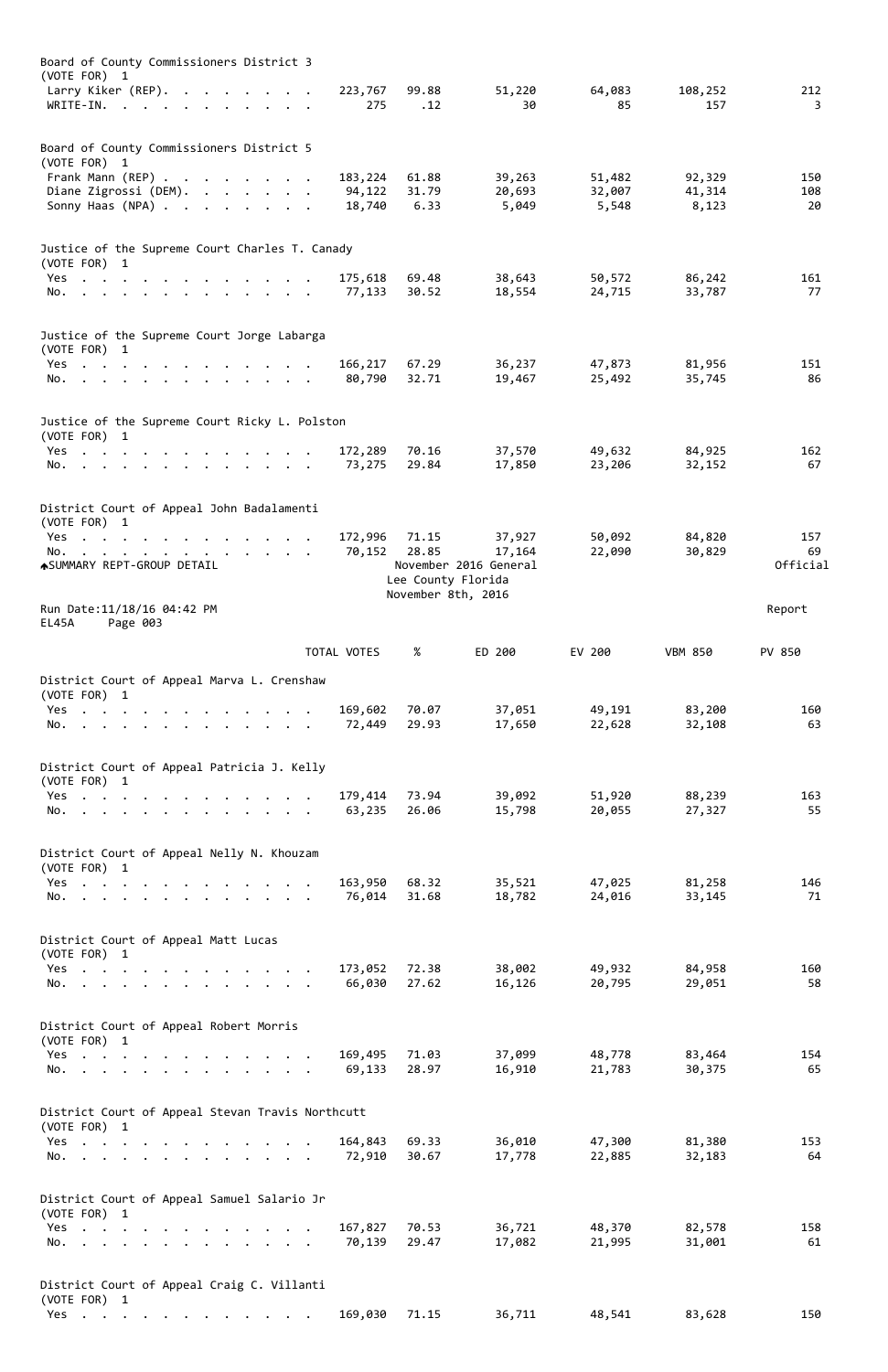| No.                                                                                                                                                                                                                                                         | 68,541             | 28.85              | 17,033                | 21,643           | 29,802           | 63                         |
|-------------------------------------------------------------------------------------------------------------------------------------------------------------------------------------------------------------------------------------------------------------|--------------------|--------------------|-----------------------|------------------|------------------|----------------------------|
|                                                                                                                                                                                                                                                             |                    |                    |                       |                  |                  |                            |
| District Court of Appeal Douglas Alan Wallace<br>(VOTE FOR) 1                                                                                                                                                                                               |                    |                    |                       |                  |                  |                            |
| Yes                                                                                                                                                                                                                                                         | 170,764            | 71.70              | 37,330                | 48,971           | 84,309           | 154                        |
| No.                                                                                                                                                                                                                                                         | 67,391             | 28.30              | 16,543                | 21,386           | 29,402           | 60                         |
| <b>ASUMMARY REPT-GROUP DETAIL</b>                                                                                                                                                                                                                           |                    |                    | November 2016 General |                  |                  | Official                   |
|                                                                                                                                                                                                                                                             |                    | Lee County Florida |                       |                  |                  |                            |
|                                                                                                                                                                                                                                                             |                    | November 8th, 2016 |                       |                  |                  |                            |
| Run Date: 11/18/16 04:42 PM<br><b>EL45A</b><br>Page 004                                                                                                                                                                                                     |                    |                    |                       |                  |                  | Report                     |
|                                                                                                                                                                                                                                                             |                    |                    |                       |                  |                  |                            |
|                                                                                                                                                                                                                                                             | TOTAL VOTES        | %                  | ED 200                | EV 200           | <b>VBM 850</b>   | PV 850                     |
|                                                                                                                                                                                                                                                             |                    |                    |                       |                  |                  |                            |
| Supervisor of Elections                                                                                                                                                                                                                                     |                    |                    |                       |                  |                  |                            |
| (VOTE FOR) 1<br>Tommy Doyle.                                                                                                                                                                                                                                | 148,977            | 53.90              | 34,984                | 45,615           | 68,267           | 111                        |
| $\mathcal{A}$ . The set of the set of the set of the set of the set of the set of the set of the set of the set of the set of the set of the set of the set of the set of the set of the set of the set of the set of the set of t<br>Sharon L. Harrington. | 127,431            | 46.10              | 24,383                | 35,065           | 67,877           | 106                        |
|                                                                                                                                                                                                                                                             |                    |                    |                       |                  |                  |                            |
|                                                                                                                                                                                                                                                             |                    |                    |                       |                  |                  |                            |
| School Board Member District 2                                                                                                                                                                                                                              |                    |                    |                       |                  |                  |                            |
| (VOTE FOR) 1<br>Jeanne S. Dozier                                                                                                                                                                                                                            | 25,872             | 49.68              | 6,195                 | 6,628            | 13,031           | 18                         |
| Melisa W. Giovannelli                                                                                                                                                                                                                                       | 26,202             | 50.32              | 6,450                 | 7,546            | 12,182           | 24                         |
|                                                                                                                                                                                                                                                             |                    |                    |                       |                  |                  |                            |
|                                                                                                                                                                                                                                                             |                    |                    |                       |                  |                  |                            |
| School Board Member District 6                                                                                                                                                                                                                              |                    |                    |                       |                  |                  |                            |
| (VOTE FOR) 1                                                                                                                                                                                                                                                |                    |                    |                       |                  |                  |                            |
| Don H. Armstrong<br>Jane Kuckel.                                                                                                                                                                                                                            | 113,414<br>124,997 | 47.57<br>52.43     | 27,061<br>25,881      | 34,431<br>35,933 | 51,821<br>63,086 | 101<br>97                  |
|                                                                                                                                                                                                                                                             |                    |                    |                       |                  |                  |                            |
|                                                                                                                                                                                                                                                             |                    |                    |                       |                  |                  |                            |
| School Board Member District 7                                                                                                                                                                                                                              |                    |                    |                       |                  |                  |                            |
| (VOTE FOR) 1                                                                                                                                                                                                                                                |                    |                    |                       |                  |                  |                            |
| Cathleen Morgan<br>Chris Quackenbush.                                                                                                                                                                                                                       | 149,484<br>86,266  | 63.41<br>36.59     | 33,261<br>18,688      | 44,789<br>24,275 | 71,306<br>43,236 | 128<br>67                  |
|                                                                                                                                                                                                                                                             |                    |                    |                       |                  |                  |                            |
|                                                                                                                                                                                                                                                             |                    |                    |                       |                  |                  |                            |
| Lehigh Acres Municipal Services Improvement Dst Seat 1                                                                                                                                                                                                      |                    |                    |                       |                  |                  |                            |
| (VOTE FOR) 1                                                                                                                                                                                                                                                |                    |                    |                       |                  |                  |                            |
| Richard Farsi                                                                                                                                                                                                                                               | 4,056              | 17.76<br>26.58     | 1,178                 | 1,512            | 1,362            | 4<br>$\overline{7}$        |
| Dewey A. Tyler.<br>Michael J. "Mike" Welch.                                                                                                                                                                                                                 | 6,071<br>12,712    | 55.66              | 1,554<br>3,192        | 2,325<br>4,449   | 2,185<br>5,059   | 12                         |
|                                                                                                                                                                                                                                                             |                    |                    |                       |                  |                  |                            |
|                                                                                                                                                                                                                                                             |                    |                    |                       |                  |                  |                            |
| Lehigh Acres Municipal Services Improvement Dst Seat 3                                                                                                                                                                                                      |                    |                    |                       |                  |                  |                            |
| (VOTE FOR) 1                                                                                                                                                                                                                                                |                    |                    |                       |                  |                  |                            |
| Kenneth Knight Thompson.<br>Mo Yasin.                                                                                                                                                                                                                       | 17,842<br>4,669    | 79.26<br>20.74     | 4,656<br>1,193        | 6,270<br>1,848   | 6,900<br>1,620   | 16<br>8                    |
|                                                                                                                                                                                                                                                             |                    |                    |                       |                  |                  |                            |
|                                                                                                                                                                                                                                                             |                    |                    |                       |                  |                  |                            |
| Lehigh Acres Municipal Services Improvement Dst Seat 5                                                                                                                                                                                                      |                    |                    |                       |                  |                  |                            |
| (VOTE FOR) 1                                                                                                                                                                                                                                                |                    |                    |                       |                  |                  |                            |
| Katy Hoover.<br>Nathan Stout                                                                                                                                                                                                                                | 12,372<br>10,511   | 54.07<br>45.93     | 3,284<br>2,656        | 4,581<br>3,670   | 4,487<br>4,180   | 20<br>5                    |
|                                                                                                                                                                                                                                                             |                    |                    |                       |                  |                  |                            |
|                                                                                                                                                                                                                                                             |                    |                    |                       |                  |                  |                            |
| Lee Memorial Health System District 5                                                                                                                                                                                                                       |                    |                    |                       |                  |                  |                            |
| (VOTE FOR) 2                                                                                                                                                                                                                                                |                    |                    |                       |                  |                  |                            |
| Minnie Henry Jackson.                                                                                                                                                                                                                                       | 69,988             | 25.84              | 14,922                | 20,097           | 34,917           | 52                         |
| Stephanie Meyer<br>Jessica Carter Peer                                                                                                                                                                                                                      | 128,172<br>72,657  | 47.33<br>26.83     | 28,516<br>13,471      | 37,177<br>18,889 | 62,374<br>40,242 | 105<br>55                  |
|                                                                                                                                                                                                                                                             |                    |                    |                       |                  |                  |                            |
|                                                                                                                                                                                                                                                             |                    |                    |                       |                  |                  |                            |
| Lee County Mosquito Control District Area 1                                                                                                                                                                                                                 |                    |                    |                       |                  |                  |                            |
| (VOTE FOR) 1                                                                                                                                                                                                                                                |                    |                    |                       |                  |                  |                            |
| Ed Brantley.                                                                                                                                                                                                                                                | 125,086<br>89,582  | 58.27<br>41.73     | 28,786<br>19,847      | 36,244<br>27,730 | 59,955<br>41,917 | 101<br>88                  |
| Melissa Dortch.<br>ASUMMARY REPT-GROUP DETAIL                                                                                                                                                                                                               |                    |                    | November 2016 General |                  |                  | Official                   |
|                                                                                                                                                                                                                                                             |                    | Lee County Florida |                       |                  |                  |                            |
|                                                                                                                                                                                                                                                             |                    | November 8th, 2016 |                       |                  |                  |                            |
| Run Date: 11/18/16 04:42 PM                                                                                                                                                                                                                                 |                    |                    |                       |                  |                  | Report                     |
| <b>EL45A</b><br>Page 005                                                                                                                                                                                                                                    |                    |                    |                       |                  |                  |                            |
|                                                                                                                                                                                                                                                             | TOTAL VOTES        | %                  | ED 200                | EV 200           | <b>VBM 850</b>   | PV 850                     |
|                                                                                                                                                                                                                                                             |                    |                    |                       |                  |                  |                            |
| Lee County Mosquito Control District Area 7                                                                                                                                                                                                                 |                    |                    |                       |                  |                  |                            |
| (VOTE FOR) 1                                                                                                                                                                                                                                                |                    |                    |                       |                  |                  |                            |
| Jason King $\cdots$ $\cdots$ $\cdots$                                                                                                                                                                                                                       | 81,166             | 38.51              | 20,015                | 25,362           | 35,707           | 82                         |
| Bruce C. Scott.<br>Al Shilling.                                                                                                                                                                                                                             | 98,493<br>31,109   | 46.73<br>14.76     | 21,249<br>6,811       | 28,329<br>9,174  | 48,829<br>15,103 | 86<br>21                   |
|                                                                                                                                                                                                                                                             |                    |                    |                       |                  |                  |                            |
|                                                                                                                                                                                                                                                             |                    |                    |                       |                  |                  |                            |
| Bonita Springs Fire District Seat 2                                                                                                                                                                                                                         |                    |                    |                       |                  |                  |                            |
| (VOTE FOR) 1                                                                                                                                                                                                                                                |                    |                    |                       |                  |                  |                            |
| Edward P. Fitzgerald.<br>Frank W. Liles.                                                                                                                                                                                                                    | 7,484              | 40.48              | 1,219                 | 2,428            | 3,830            | 7                          |
| Jeff Maturo.                                                                                                                                                                                                                                                | 6,720<br>4,284     | 36.35<br>23.17     | 1,406<br>748          | 1,355<br>2,101   | 3,957<br>1,434   | $\sqrt{2}$<br>$\mathbf{1}$ |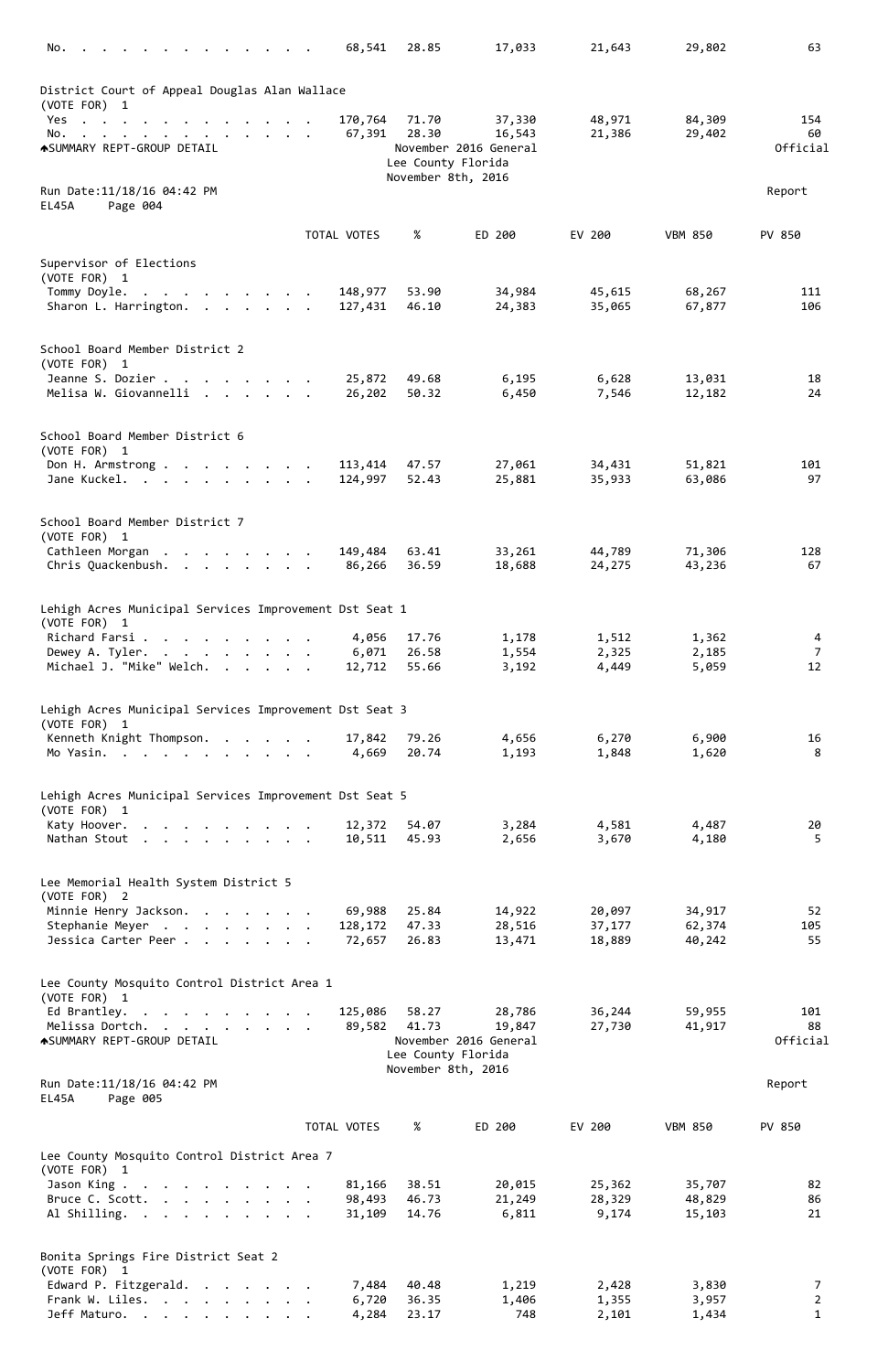| Fort Myers Beach Fire District Seat 2                                                                                           |                                 |                |                                          |                             |                |                |                                           |
|---------------------------------------------------------------------------------------------------------------------------------|---------------------------------|----------------|------------------------------------------|-----------------------------|----------------|----------------|-------------------------------------------|
| (VOTE FOR) 1<br>Ronald P. Fleming.<br>John Pohland                                                                              |                                 | 2,526<br>1,522 | 62.40<br>37.60                           | 866<br>458                  | 358<br>256     | 1,302<br>807   | 0<br>$\mathbf{1}$                         |
| Fort Myers Shores Fire District Seat 2<br>(VOTE FOR) 1                                                                          |                                 |                |                                          |                             |                |                |                                           |
| Karen Asfour                                                                                                                    |                                 | 1,760          | 47.25                                    | 435                         | 485            | 840            | 0                                         |
| Jon C. Detzel                                                                                                                   |                                 | 1,965          | 52.75                                    | 547                         | 554            | 862            | $\overline{2}$                            |
| Fort Myers Shores Fire District Seat 3<br>(VOTE FOR) 1                                                                          |                                 |                |                                          |                             |                |                |                                           |
| Deidre Heindl                                                                                                                   |                                 | 1,645          | 45.01                                    | 444                         | 447            | 754            | 0                                         |
| Corey Schneider                                                                                                                 |                                 | 2,010          | 54.99                                    | 527                         | 571            | 910            | $\overline{2}$                            |
| Gateway Services Community Development District Seat 1                                                                          |                                 |                |                                          |                             |                |                |                                           |
| (VOTE FOR) 1<br>Margaret Stastny Fineberg                                                                                       |                                 | 2,819          | 56.31                                    | 631                         | 776            | 1,409          | 3                                         |
| George Huskamp.                                                                                                                 |                                 | 2,187          | 43.69                                    | 612                         | 547            | 1,028          | 0                                         |
| Gateway Services Community Development District Seat 2                                                                          |                                 |                |                                          |                             |                |                |                                           |
| (VOTE FOR) 1                                                                                                                    |                                 |                |                                          |                             |                |                |                                           |
| Kathleen Flaherty.                                                                                                              |                                 | 2,918          | 54.31                                    | 863                         | 775            | 1,277          | 3                                         |
| Mary Carol Stanley                                                                                                              |                                 | 2,455          | 45.69                                    | 413                         | 647            | 1,394          | $\mathbf{1}$                              |
| Habitat Community Development District Seat 2<br>HABITAT CDD                                                                    |                                 |                |                                          |                             |                |                |                                           |
| (VOTE FOR) 1<br>Linda Lea Gibson                                                                                                |                                 | 870            | 69.21                                    | 149                         | 323            | 397            | $\mathbf{1}$                              |
| Gregory Grimaudo                                                                                                                |                                 | 387            | 30.79                                    | 64                          | 136            | 187            | 0                                         |
| Heritage Palms Community Development District Seat 2<br>(VOTE FOR) 1                                                            |                                 |                |                                          |                             |                |                |                                           |
| Fred DeCotis                                                                                                                    |                                 | 623            | 74.08                                    | 82                          | 199            | 341            | $\mathbf{1}$                              |
| Dennis Lubozynski.<br><b>ASUMMARY REPT-GROUP DETAIL</b>                                                                         |                                 | 218            | 25.92                                    | 31<br>November 2016 General | 57             | 130            | ø<br>Official                             |
| Run Date: 11/18/16 04:42 PM                                                                                                     |                                 |                | Lee County Florida<br>November 8th, 2016 |                             |                |                | Report                                    |
| EL45A<br>Page 006                                                                                                               |                                 |                |                                          |                             |                |                |                                           |
|                                                                                                                                 |                                 | TOTAL VOTES    | $\%$                                     | ED 200                      | EV 200         | <b>VBM 850</b> | PV 850                                    |
| Heritage Palms Community Development District Seat 3<br>(VOTE FOR) 1                                                            |                                 |                |                                          |                             |                |                |                                           |
| Paul W. Schafer<br>Charles Schmitz                                                                                              |                                 | 437<br>374     | 53.88<br>46.12                           | 62<br>45                    | 128<br>115     | 246<br>214     | $\mathbf{1}$<br>0                         |
| Iona-McGregor Fire District Seat 4                                                                                              |                                 |                |                                          |                             |                |                |                                           |
| (VOTE FOR) 1<br>Joyce Jacobs Botchford                                                                                          |                                 | 9,921 42.70    |                                          | 1,994                       | 2,371          | 5,545          | 11                                        |
| Jim Walker                                                                                                                      |                                 | 13,314         | 57.30                                    | 3,059                       | 2,803          | 7,442          | 10                                        |
| Lehigh Acres Fire District Seat 1                                                                                               |                                 |                |                                          |                             |                |                |                                           |
| (VOTE FOR) 1                                                                                                                    |                                 |                |                                          |                             |                |                |                                           |
| Robert J. Bennett.                                                                                                              |                                 | 7,008          | 30.35                                    | 1,631                       | 2,571          | 2,799          | $\overline{z}$                            |
| Charles Edwards<br>Erica Farsi.                                                                                                 |                                 | 5,556          | 24.06<br>3,433 14.87                     | 1,323<br>824                | 2,113<br>1,415 | 2,118<br>1,187 | $\overline{2}$<br>$\overline{7}$          |
| Cathy Kruse.                                                                                                                    |                                 | 7,097          | 30.73                                    | 2,484                       | 2,122          | 2,483          | 8                                         |
| Lehigh Acres Fire District Seat 3<br>(VOTE FOR) 1                                                                               |                                 |                |                                          |                             |                |                |                                           |
| John Anderson .                                                                                                                 |                                 | 7,807          | 33.94                                    | 1,731                       | 2,827          | 3,236          | 13                                        |
| Alain Capucci.<br>$\cdot$ $\cdot$ $\cdot$ $\cdot$ $\cdot$ $\cdot$ $\cdot$<br>Al Ron Gonzalez<br>$\cdot$<br>$\ddot{\phantom{a}}$ |                                 | 2,336<br>4,506 | 10.15<br>19.59                           | 583<br>1,071                | 925<br>1,796   | 825<br>1,637   | $\overline{\mathbf{3}}$<br>$\overline{2}$ |
| William E. Liedtke<br>$\sim$<br>$\sim$                                                                                          | $\cdot$ $\cdot$ $\cdot$ $\cdot$ | 5,423          | 23.57                                    | 2,255                       | 1,521          | 1,643          | $\overline{\mathbf{4}}$                   |
| Thomas McColloch<br>$\sim$                                                                                                      |                                 | 2,932          | 12.75                                    | 617                         | 1,090          | 1,223          | $\overline{2}$                            |
| Lehigh Acres Fire District Seat 4<br>(VOTE FOR) 1                                                                               |                                 |                |                                          |                             |                |                |                                           |
| Debra E. Cunningham                                                                                                             |                                 | 7,780          | 33.75                                    | 1,544                       | 2,960          | 3,263          | 13                                        |
| Frank T. La Rosa<br>Cia Sherman.                                                                                                |                                 | 6,658<br>4,371 | 28.88<br>18.96                           | 1,553<br>2,137              | 2,476<br>1,203 | 2,628<br>1,026 | $\mathbf{1}$<br>5                         |
|                                                                                                                                 |                                 |                |                                          |                             |                |                |                                           |
| Richard Alan Swindle.<br>Tyler Woodby                                                                                           |                                 | 1,798<br>2,447 | 7.80<br>10.61                            | 483<br>528                  | 653<br>911     | 661<br>1,006   | $\mathbf{1}$<br>$\overline{2}$            |